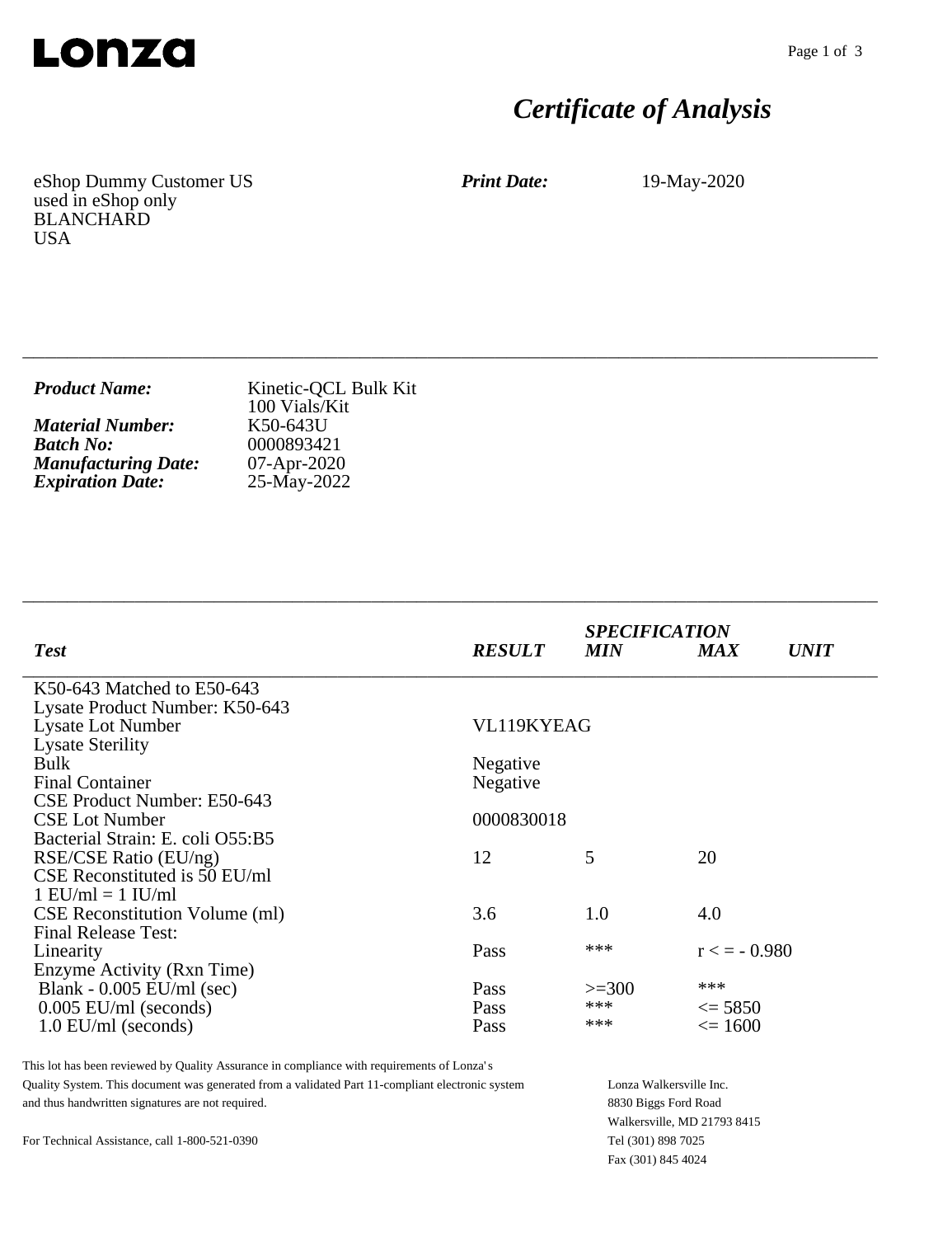

## *Certificate of Analysis*

eShop Dummy Customer US used in eShop only BLANCHARD **USA** 

*Print Date:* 19-May-2020

| <b>Product Name:</b>       | Kinetic-QCL Bulk Kit<br>100 Vials/Kit |
|----------------------------|---------------------------------------|
| <b>Material Number:</b>    | K50-643U                              |
| <b>Batch No:</b>           | 0000893421                            |
| <b>Manufacturing Date:</b> | $07 - Apr - 2020$                     |
| <b>Expiration Date:</b>    | 25-May-2022                           |

\_\_\_\_\_\_\_\_\_\_\_\_\_\_\_\_\_\_\_\_\_\_\_\_\_\_\_\_\_\_\_\_\_\_\_\_\_\_\_\_\_\_\_\_\_\_\_\_\_\_\_\_\_\_\_\_\_\_\_\_\_\_\_\_\_\_\_\_\_\_\_\_\_\_\_\_

| <b>Test</b>                  | <b>RESULT</b> | <b>SPECIFICATION</b><br><b>MIN</b> | MA X              | UNIT |
|------------------------------|---------------|------------------------------------|-------------------|------|
| Coefficient of Variation (%) | Pass          | ***                                | $\epsilon = 10\%$ |      |

\_\_\_\_\_\_\_\_\_\_\_\_\_\_\_\_\_\_\_\_\_\_\_\_\_\_\_\_\_\_\_\_\_\_\_\_\_\_\_\_\_\_\_\_\_\_\_\_\_\_\_\_\_\_\_\_\_\_\_\_\_\_\_\_\_\_\_\_\_\_\_\_\_\_\_\_

#### **Additional Information:**

The FDA has stated that the use of a Certificate of Analysis exempts a firm from having to perform the RSE/CSE comparison in their own laboratories. However, firms should understand exactly how the LAL manufacturer performs the test. The procedure detailed below represents the test method currently used at Lonza. Duplicate samples from independent endotoxin dilution series are prepared from four (4) separate vials of test CSE. These samples are tested against an endotoxin standard curve prepared from the RSE with the specified lot of LAL reagent. The predicted potency, adjusted for dilution, for each CSE dilution falling within the limits of the RSE standard curve is determined. The overall average potency of all such CSE dilutions is used to determine the reconstitution volume to yield an endotoxin solution containing 50 EU/ml.

The Blank - 0.005 EU/ml result is an average of the vials tested.

### **Susan Thomas**

Electronically signed by Susan Thomas Date: 08-APR-2020 13:28:27 EST RELEASE ( Inspection Lot: Usage Decision )

This lot has been reviewed by Quality Assurance in compliance with requirements of Lonza's Quality System. This document was generated from a validated Part 11-compliant electronic system and thus handwritten signatures are not required.

Lonza Walkersville Inc. 8830 Biggs Ford Road Walkersville, MD 21793 8415 Tel (301) 898 7025 Fax (301) 845 4024

For Technical Assistance, call 1-800-521-0390